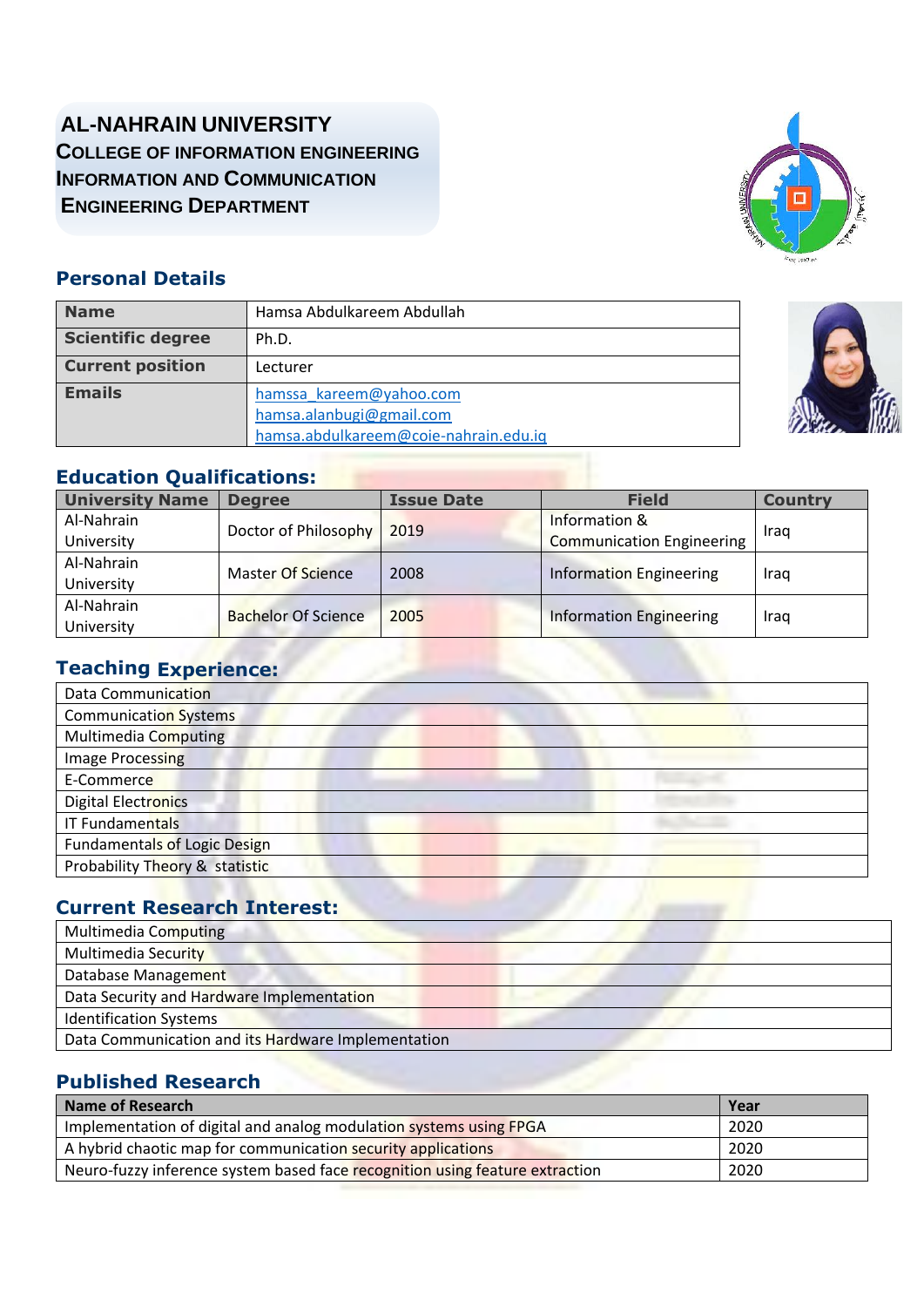| Embedded Hardware Implementation for Image Security Using Chaotic Maps          | 2020 |
|---------------------------------------------------------------------------------|------|
| Secure Image Transmission Based on a Proposed Chaotic Maps                      | 2020 |
| Colour image encryption using Nahrain chaotic map                               | 2019 |
| Two-level Secure Colored Image Transmission Using Novel Chaotic Map             | 2019 |
| Design And FPAA Implementation Of Novel Chaotic System                          | 2019 |
| FPGA Implementation of Color Image Encryption Using a New Chaotic Map           | 2019 |
| FPAA Implementation of Chaotic Modulation Based on Nahrain Map                  | 2018 |
| A New Chaotic Map for Secure Transmission                                       | 2018 |
| Four-Dimensional Tinkerbelle Chaotic System for Secure Transmission             | 2017 |
| Image encryption using hybrid chaotic map                                       | 2017 |
| Audio Steganography and Security by using Cryptography                          | 2015 |
| Student Attendance Management System                                            | 2015 |
| Data Security Algorithm Using Two-Way Encryption And Hiding In Multimedia Files | 2014 |
| Fingerprint identification system using neural networks                         | 2012 |
| Moving Object Detection, Tracking and Classification Using Neural Networks      | 2012 |
| Hybrid Method for Video Watermarking & Encryption                               | 2012 |
| Text Hiding in AVI Video<br>2010                                                |      |
| Eye-Identification System Based on Back-Propagation NN Recognizer<br>2009       |      |
| Constant Bit Rate For Video Streaming Over Packet Switching Networks            | 2008 |

### **Scientific Activities**

| Paper Review                 | O |
|------------------------------|---|
| Thesis Review (Vocabulary)   |   |
| <b>Examination Committee</b> |   |
| <b>Scientific Committee</b>  |   |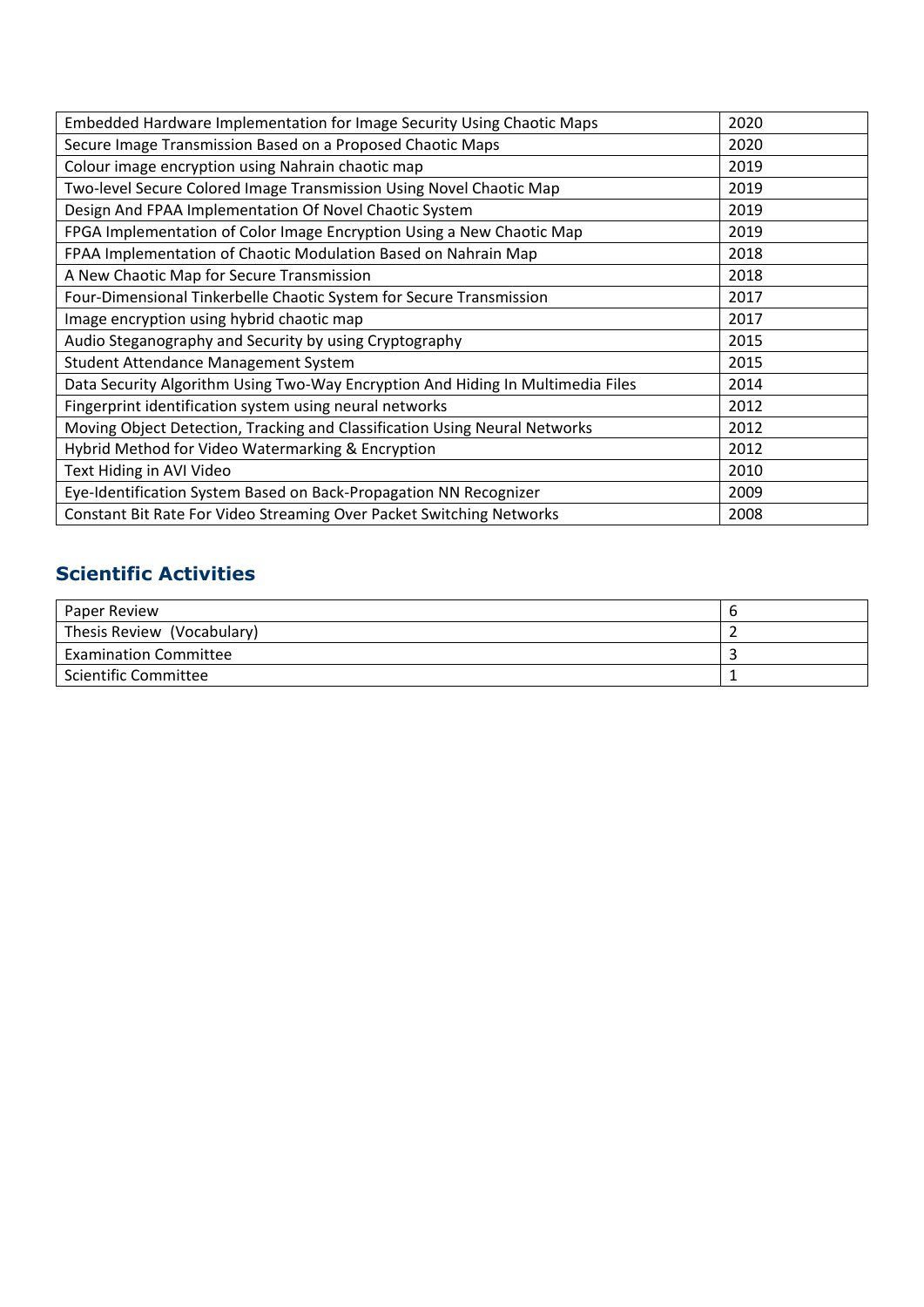**جامعة النهرين كلية هندسة المعلومات قسم هندسة المعلومات واالتصاالت**

## **المعلومات الشخصية:**

|                |                                       | همسه عبدالكريم عبدالله | الاسم             |
|----------------|---------------------------------------|------------------------|-------------------|
|                |                                       | مدرس دکتور             | الدرجة العلمية    |
|                |                                       | تدريسى                 | المنصب الحالم     |
|                | hamssa kareem@yahoo.com               |                        | البريد الالكترونى |
| イ<br>「<br>「……」 | hamsa.alanbugi@gmail.com              |                        |                   |
|                | hamsa.abdulkareem@coie-nahrain.edu.iq |                        |                   |



### **التحصيل الدراسي:**

| بلد الدراسة | الاختصاص               | سنة التخرج | الدرجة العلمية | الحامعة |
|-------------|------------------------|------------|----------------|---------|
| العراق      | هندسة معلومات واتصالات | 2019       | دكتوراه        | النهرين |
| العر اة     | هندسة معلومات          | 2008       | ماجستير        | النهرين |
| العراة      | هندسة معلومات          | 2005       | بكلوريوس       | النهرين |

# **الخبرة التدريسية:**

| --<br>$\tilde{\phantom{a}}$ |
|-----------------------------|
| اتصالات البيانات            |
| انظمة الاتصالات             |
| حوسبة الوسائط المتعددة      |
| معالجة الصور                |
| التجارة الالكترونية         |
| الالكترونيك الرق <i>مى</i>  |
| مبادئ تقنية المعلومات       |
| مبادئ التصميم المنطقي       |
| نظرية الاحتمالية والاحصاء   |
|                             |

## **االهتمام البحثي الحالي:**

| حوسبة الوسائط المتعددة         |
|--------------------------------|
| امنية الوسائط المتعددة         |
| ادارة قواعد البيانات           |
| امنية المعلومات وبناءها عمليا  |
| انظمة تحديد الهوية             |
| اتصالات البيانات وبناءها عمليا |

## **البحوث المنشورة:**

| سنة النشر | اسم البحث                                                                    |
|-----------|------------------------------------------------------------------------------|
| 2020      | Implementation of digital and analog modulation systems using FPGA           |
| 2020      | A hybrid chaotic map for communication security applications                 |
| 2020      | Neuro-fuzzy inference system based face recognition using feature extraction |
|           |                                                                              |